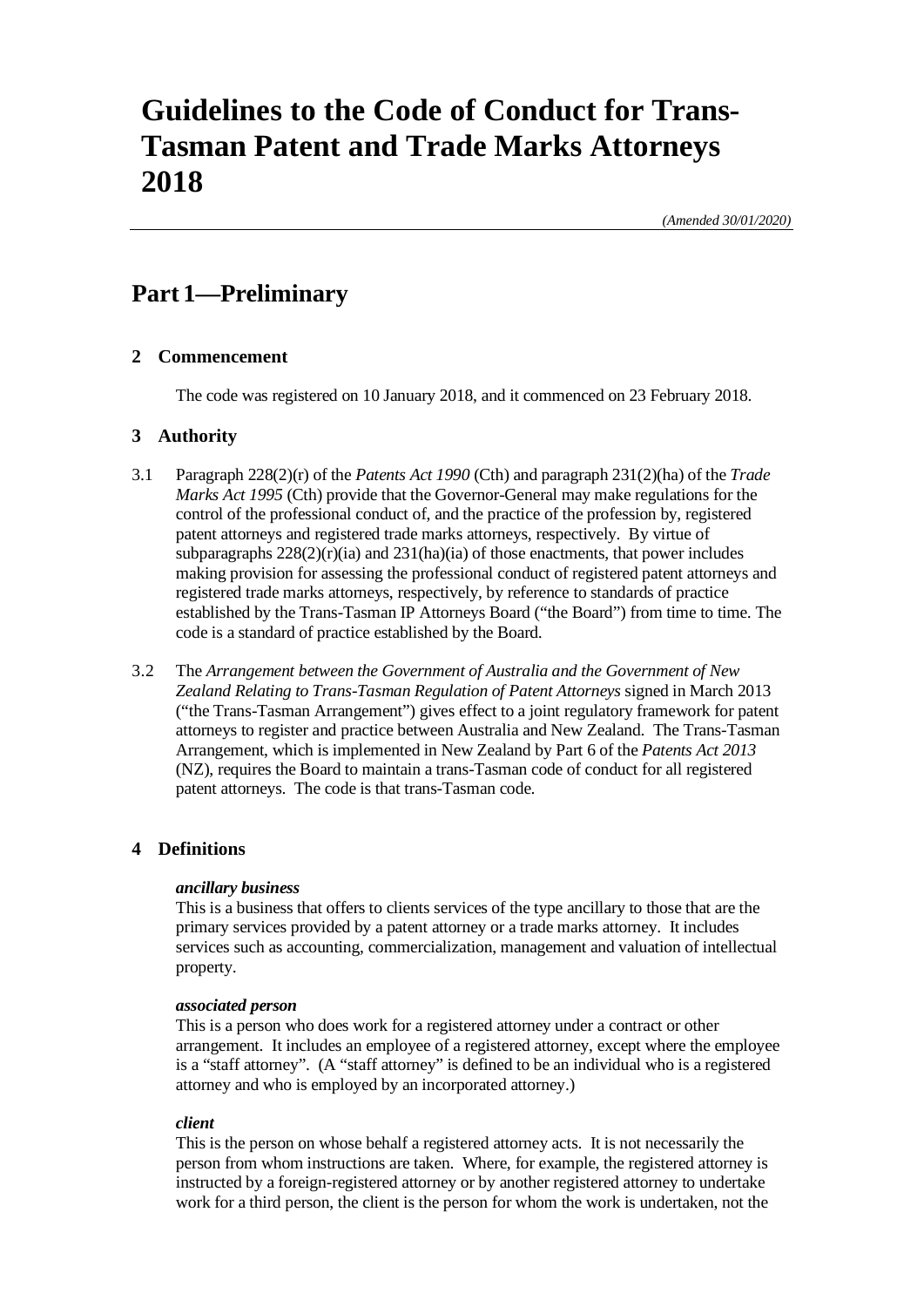foreign-registered attorney or other attorney providing the instructions.

### *incorporated patent attorney*

The *Patents Act 1990* (Cth) and the *Patents Act 2013* (NZ) explain that this is a company registered as a patent attorney, which must have at least one patent attorney director.

#### *incorporated trade marks attorney*

The *Trade Marks Act 1995* (Cth) explains that this is a company registered as a trade marks attorney, which must have at least one trade marks attorney director.

### *ownership group*

This is a group of incorporated registered attorneys and incorporated ancillary businesses that are "associated entities" as explained in section 50AAA of the *Corporations Act 2001* (Cth), or any equivalent group of non-incorporated combinations of registered attorneys and ancillary businesses. In general terms, entities are "associated entities" if one is a subsidiary of or controls the other, or both are subsidiaries of or controlled by a third entity, or one has a material investment in and significant influence over the other. An ownership group thus includes both a group of incorporated registered attorneys and a group of partnerships of registered attorneys, where the members of the group have a significant degree of common ownership or common control or both.

### *patent attorney director*

This expression is explained in subsection 198(11) of the *Patents Act 1990* (Cth), as being an individual who is both a registered patent attorney and a validly appointed director of a company that is registered as an incorporated patent attorney.

#### *person*

This expression has the meaning it is given by the *Acts Interpretation Act 1901* (Cth). Subsection 2C(1) of the *Acts Interpretation Act 1901* (Cth) provides that the expression "person" includes a body politic or corporate as well as an individual.

#### *registered attorney*

See the notes to section 6 on application of the code.

### *regulatory authority*

This expression includes the following entities, and any of their successors in title:

- (a) IP Australia; and
- (b) the Australian Border Force; and
- (c) the Australian Competition and Consumer Commission; and
- (d) the Intellectual Property Office of New Zealand; and
- (e) the New Zealand Customs Service; and
- (f) the Commerce Commission New Zealand.

#### *trade marks attorney director*

This expression is explained in subsection 228A(6C) of the *Trade Marks Act 1995* (Cth), as being an individual who is both a registered trade marks attorney and a validly appointed director of a company that is registered as an incorporated trade marks attorney.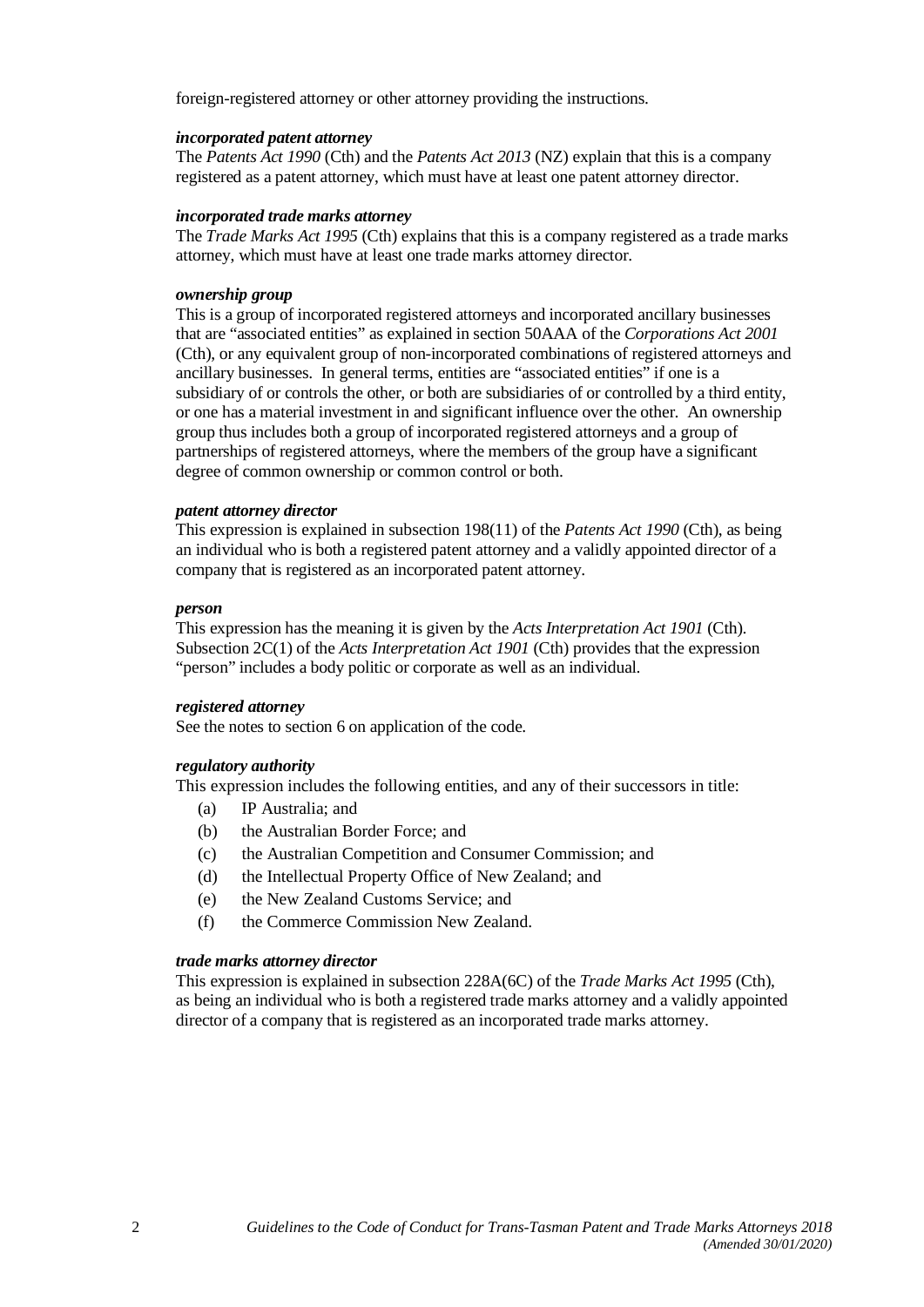## **Part 2—Overview**

### **6 Application of code**

- 6.1 The code applies to a registered patent attorney and a registered trade marks attorney. These terms are explained in the *Patents Act 1990* (Cth) and the *Patents Act 2013* (NZ), and in the *Trade Marks Act 1995* (Cth), respectively. A registered patent attorney is either an individual registered as a patent attorney, a company registered as a patent attorney (*i.e.*, an incorporated patent attorney), or an individual registered as a patent attorney who is a validly appointed director of a company that is registered as a patent attorney (*i.e.*, a patent attorney director). A registered trade marks attorney is either an individual registered as a trade marks attorney, a company registered as a trade marks attorney (*i.e.*, an incorporated trade marks attorney), or an individual registered as a trade marks attorney who is a validly appointed director of a company that is registered as a trade marks attorney (*i.e.*, a trade marks attorney director).
- 6.2 Restrictions apply on who can describe themselves as, or hold themselves out as being, a "patent attorney", "an agent for obtaining patents", a "trade marks attorney" or a "trade marks agent". Under subsections 201(2), (4) and (6) of the *Patents Act 1990* (Cth), a person working in Australia must not describe themselves as a "patent attorney" or an "agent for obtaining patents" unless they are a registered patent attorney as defined in the *Patents Act 1990* (Cth). Under subsections 274(2), (4) and (6) of the *Patents Act 2013* (NZ), a person working in New Zealand must not describe themselves as a "patent attorney" or an "agent for obtaining patents" unless they are a registered patent attorney as defined in the *Patents Act 2013* (NZ). Under subsections 156(1) and (3) of the *Trade Marks Act 1995* (Cth), a person working in Australia must not describe themselves as a "trade marks attorney" unless they are a registered trade marks attorney as defined in the *Trade Marks Act 1995* (Cth). Under subsections 156(2) and (3A) of the *Trade Marks Act 1995* (Cth), a person working in Australia must not describe themselves as a "trade marks agent" unless they are either: (i) a registered trade marks attorney as defined in the *Trade Marks Act 1995* (Cth); (ii) a registered patent attorney as defined in the *Patents Act 1990* (Cth); or (iii) a lawyer or an incorporated legal practice as defined in the *Trade Marks Act 1995* (Cth).

## **7 Objective of code**

7.1 The code sets out standards of practice established by the Board for assessing the professional conduct of registered attorneys. A registered attorney is expected to comply with this code. Under subregulation 20.33(6) of the *Patents Regulations 1991* (Cth) and regulation 20.15 of the *Trade Marks Regulations 1995* (Cth), the Board is entitled to take a failure to comply with this code into account in assessing the conduct of a registered attorney or a complaint against a registered attorney.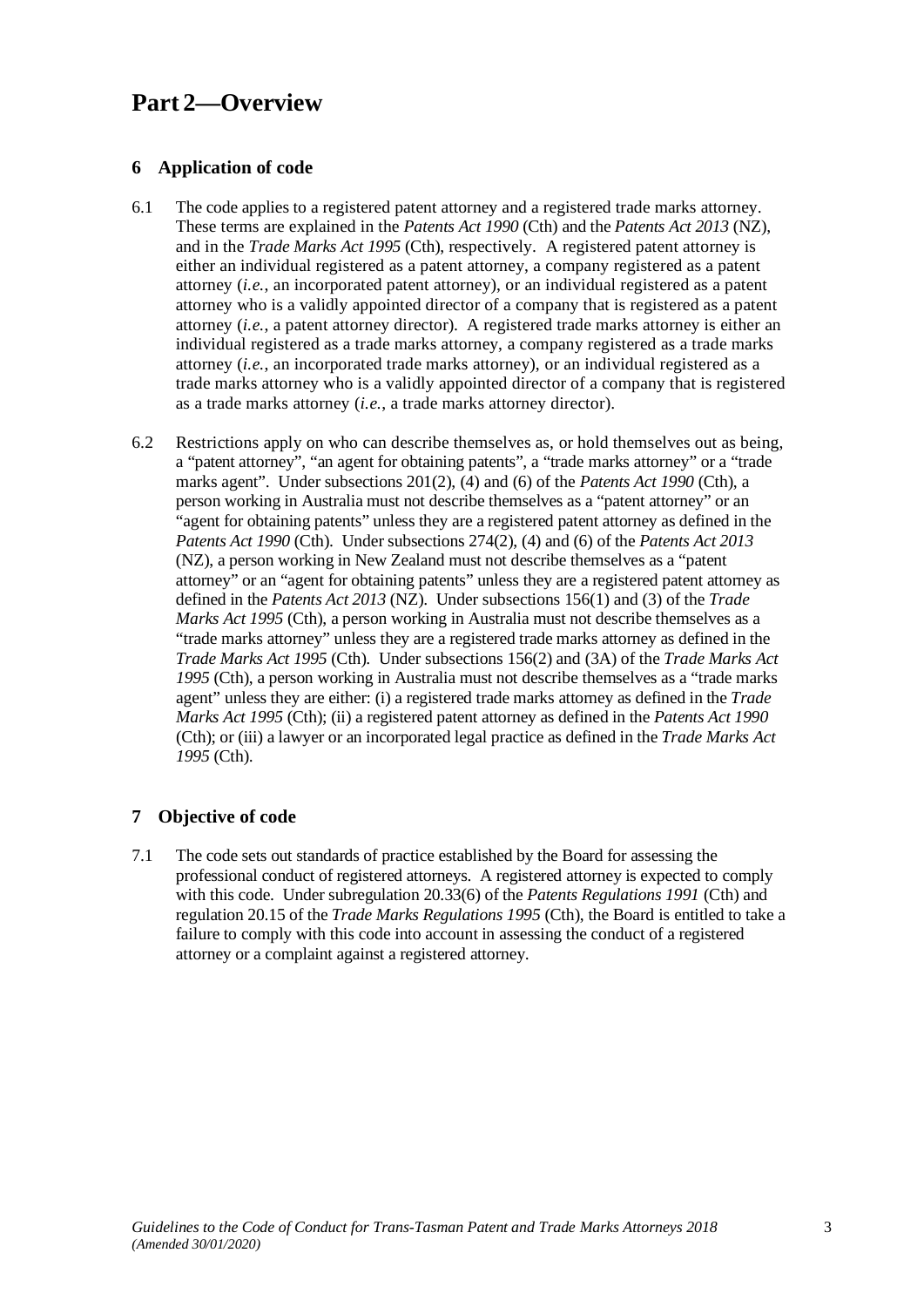## **Part 3—Professional conduct**

## **12 Responsibility**

- 12.1 In addition to being responsible for an attorney's own work, a registered attorney is responsible for the work of certain other persons who do work for the registered attorney. Those other persons for whose work the registered attorney is responsible are an "associated person" (who is defined to be a person, other than a staff attorney or a foreignregistered attorney, who does work for the registered attorney under a contract – and includes an employee of the registered attorney) and, in the case of a director and an incorporated attorney, a "staff attorney" (who is defined to be a registered attorney employed by an incorporated attorney). It is understood that in some situations the Board may consider it appropriate to treat someone else as responsible for the work of an associated person.
- 12.2 If a registered attorney does work for another registered attorney of any kind, the Board also requires the other registered attorney to be responsible for that work and those acts and defaults.

## **13 Integrity**

13.1 A registered attorney:

- (a) must be open and frank in dealing with a regulatory authority, subject only to the registered attorney's duty to the registered attorney's clients; and
- (b) must not knowingly make a false or misleading statement in relation to work done for a client or a prospective client; and
- (c) must not prepare, or assist in the preparation of, a document in relation to a matter if the registered attorney knows, or ought reasonably to know, that the document contains a false or misleading statement; and
- (d) must not file, or assist in the filing of, a document in relation to a matter if the registered attorney knows, or ought reasonably to know, that the document contains a false or misleading statement; and
- (e) must not wilfully misrepresent facts or otherwise mislead another person in relation to a matter.
- 13.2 The instructions given by a client are not automatically a defence of, or an explanation for, the way a registered attorney acts for the client.
- 13.3 A registered attorney is likely to have to choose the way in which material such as a specification, application or evidence is best prepared in the interests of the client. The registered attorney's obligation, having regard to all of the registered attorney's obligations under this code, is to explain the implications adequately to the client and represent the client in the most diligent way possible but without perpetuating a falsehood or knowingly making a statement which is misleading.
- 13.4 A registered attorney in all professional activities should act conscientiously, courteously, honestly, objectively and in a manner that promotes confidence in the professions. If a registered attorney behaves disrespectfully and without courtesy to a client, a government officer such as an examiner, another attorney or a member of the public, that conduct will reflect poorly on the registered attorney's profession.
- 13.5 Except in exceptional circumstances, a registered attorney should not communicate in relation to a particular matter directly with any other party who, to the registered attorney's knowledge, is represented in that matter by a professional advisor (including another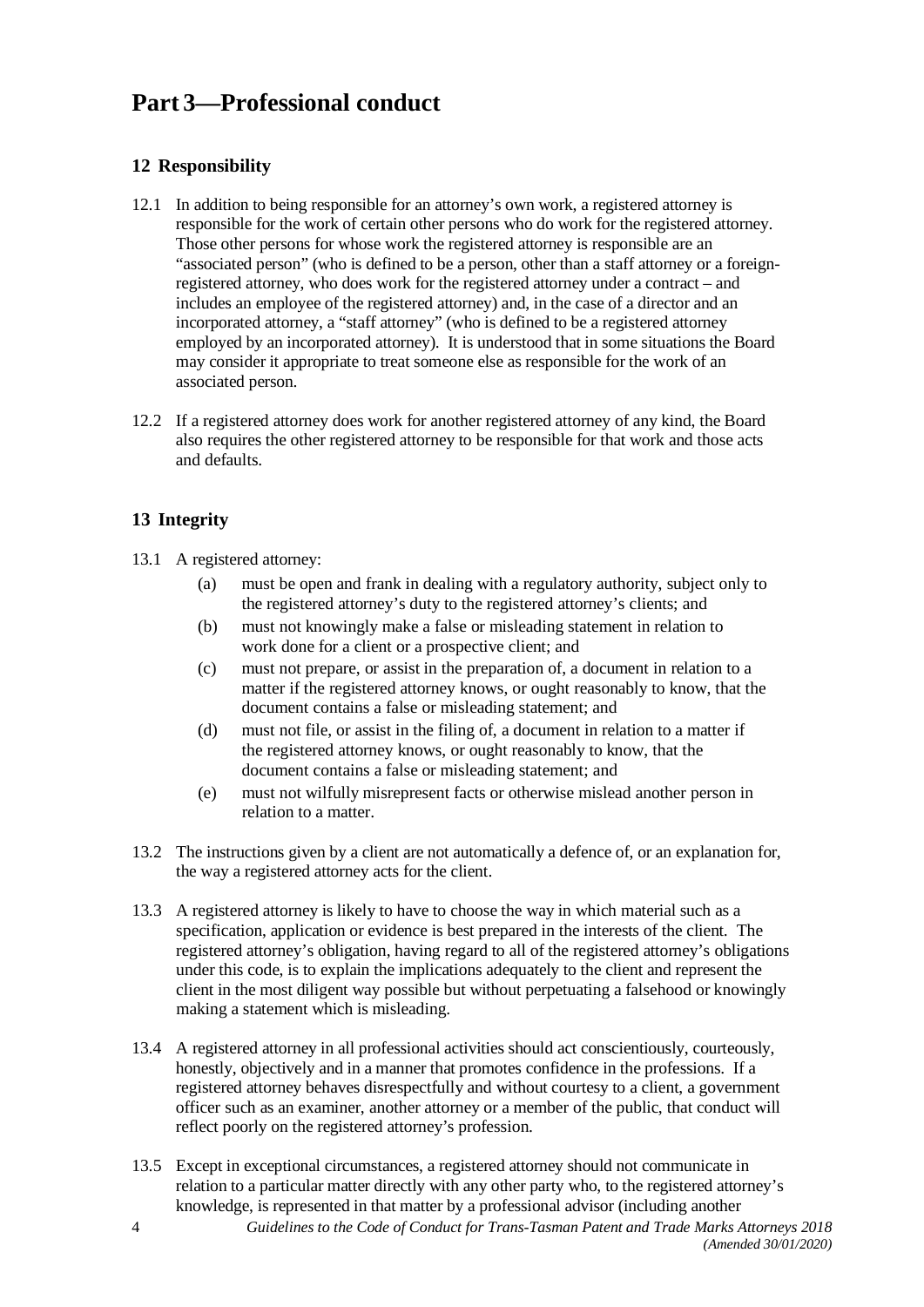registered attorney), unless with the consent of the professional advisor or to request the name and contact details of the professional advisor. One circumstance which may justify an exception to this principle is where it would be reasonable to conclude that the other party's professional advisor has refused or failed for no adequate reason either to pass on messages to their client or to reply to correspondence, and the professional advisor has been warned of the registered attorney's intention to contact their client directly.

### **14 Competency**

- 14.1 Examples of work that must not be done unless the registered attorney possesses suitable competency for the specific task are:
	- (a) work relating to a field of science or technology with which the registered attorney is unfamiliar; and
	- (b) work in an area outside the registered attorney's primary practice area (such as work in relation to patents if the registered attorney has practised only in the area of trade marks).
- 14.2 A registered attorney is a professional, and must carry out work with reasonable skill and care.
- 14.3 If a registered attorney considers that the interests of the client would be better served by some other persons carrying out the work requested or required by the client, the registered attorney must advise the client accordingly.

### **16 Communication**

- 16.1 Except where the client is represented by a foreign-registered attorney or another registered attorney, a registered attorney is required to inform a client of the matters specified in paragraphs  $16(1)(a)$ -(e) prior to undertaking any work for that client, unless the client has already been informed of those matters. Where the client is represented by a foreignregistered attorney or another registered attorney, a registered attorney is required to inform the representative of the matters specified in paragraphs  $16(1)(d)$  and (e), unless the representative has already been informed of those matters.
- 16.2 The matters specified in paragraphs  $16(1)(b)$  and (c) which concern a registered attorney's competency to perform work, and the procedures, timing and estimated cost of doing work – are specific to the work to be undertaken for the client. This means that where work to be undertaken for a client is materially different from work previously undertaken for that client, the matters specified in paragraphs  $16(1)(b)$  and (c) will need to be notified to the client. This is because any previous notification to the client about those matters will have been in relation to materially different work, and so will not relate to the new work to be undertaken. Work will be materially different from previous work undertaken for the client where it requires competency that the registered attorney has not previously been required to apply for that client, or for which the cost, timing or procedures are materially different from those of work previously done for the client.
- 16.3 A registered attorney is obliged to keep the client, the foreign registered attorney or the other attorney, as the case may be, updated about the matters of which they are required to be informed. Thus, where those matters change materially, the client, the foreign registered attorney or the other attorney, as the case may be, must be notified of those changes.
- 16.4 The paragraph 16(1)(e) requirement to disclose the identity of "the other members" of an ownership group does not require disclosure of the identity of individual registered attorneys who are employed by, or who are partners or constituents of, the entities that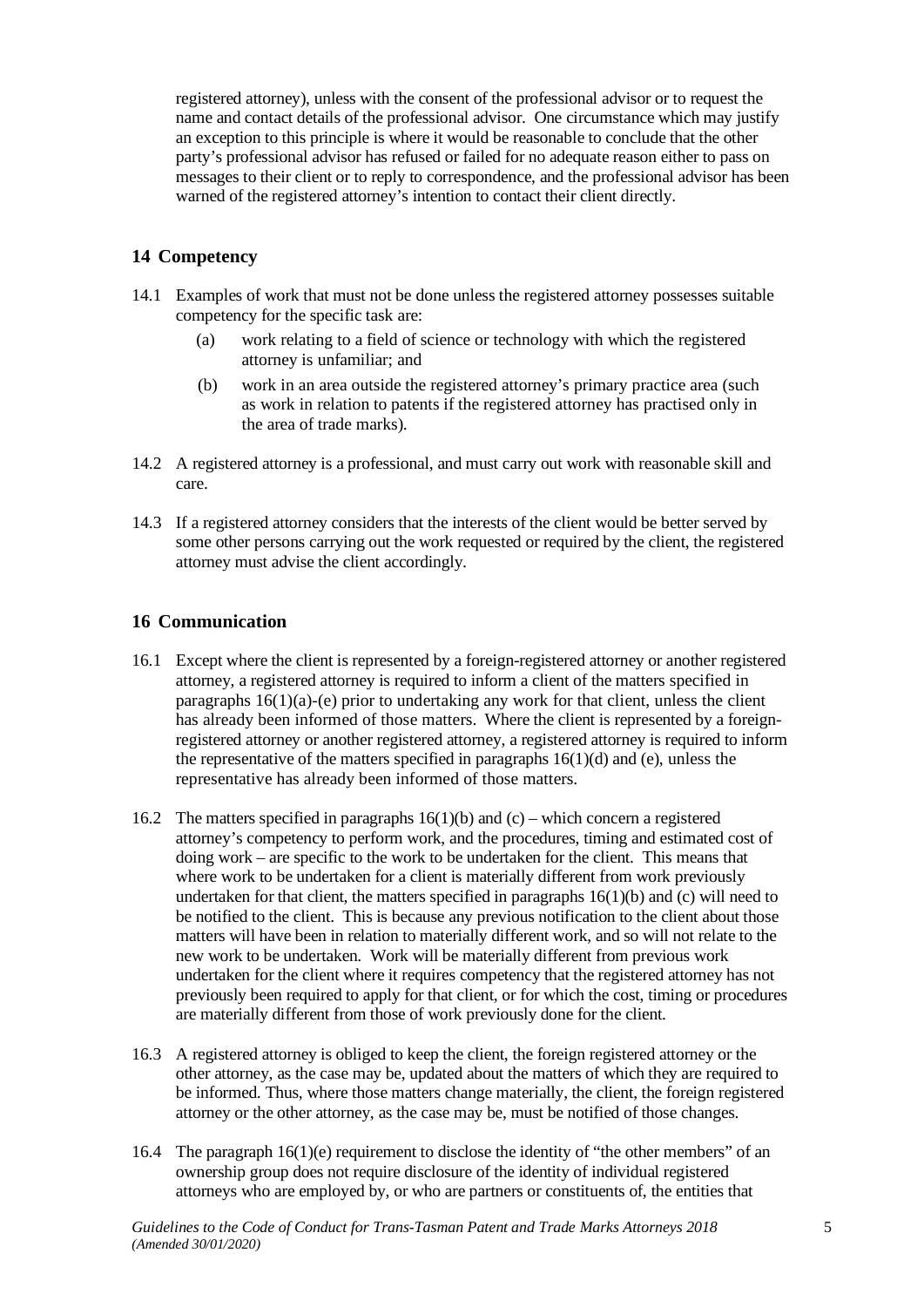comprise the group; rather, it requires disclosure of the identity of the entities that comprise the group (*i.e.*, the incorporated attorneys, the partnerships or the other non-incorporated combinations of registered attorneys and the ancillary businesses in the group).

### *Transitional*

16.5 The paragraphs 16(1)(d) and (e) requirements to disclose information about incorporation and about an ownership group did not apply under the previous code, the *Code of Conduct for Patent and Trade Marks Attorneys 2013*. Upon commencement of this code, the *Code of Conduct for Trans-Tasman Patent and Trade Marks Attorneys 2018*, the obligation to disclose that information takes effect. This means that a registered attorney who has not already done so must disclose information about the paragraphs  $16(1)(d)$  and (e) matters to the client or, where the client is represented by a foreign-registered attorney or another registered attorney, to that attorney. The Board recognises that it is not reasonable to require such disclosure to occur instantaneously with commencement of the code. Accordingly, the Board requires that the disclosure occur within a reasonable time, and no later than three months, after commencement of the code.

### **17 Disclosure**

- 17.1 A registered attorney who is an individual has a duty to disclose to a client all information that is materially relevant to work being undertaken for the client, but subject to any obligations in relation to another person's confidential information. That is to say, a registered attorney who is an individual must not withhold materially relevant information from a client unless required to do so by law (such as by an obligation to maintain confidentiality).
- 17.2 The duty of disclosure is imposed on a registered attorney who is an individual, but not on one that is incorporated, in recognition of the fact that attributing knowledge to a corporation is a complex concept. Moreover, information that is known to one staff attorney of an incorporated attorney may not be (and, in certain cases, must not be) known to another staff attorney of that incorporated attorney. For these reasons, the obligation is not expressed to apply to an incorporated attorney.
- 17.3 It should be remembered, however, that under subsection 12(3) an incorporated attorney is responsible for the work, acts and defaults of each director, staff attorney and associated person of the incorporated attorney.

## **18 Confidentiality**

- 18.1 The duty to not disclose or misuse, or allow another person to disclose or misuse, a client's confidential information is a fundamental duty of a registered attorney. The duty applies in relation to a former client and a prospective client, as well as in relation to a client.
- 18.2 The duty to maintain confidentiality continues until the client consents to the disclosure, or until the information becomes public other than through a breach by any person of a duty of confidentiality.
- 18.3 Typically, a client's confidential information is information that it is not generally available to other parties. It therefore may include client-specific financial information generated or held by a registered attorney.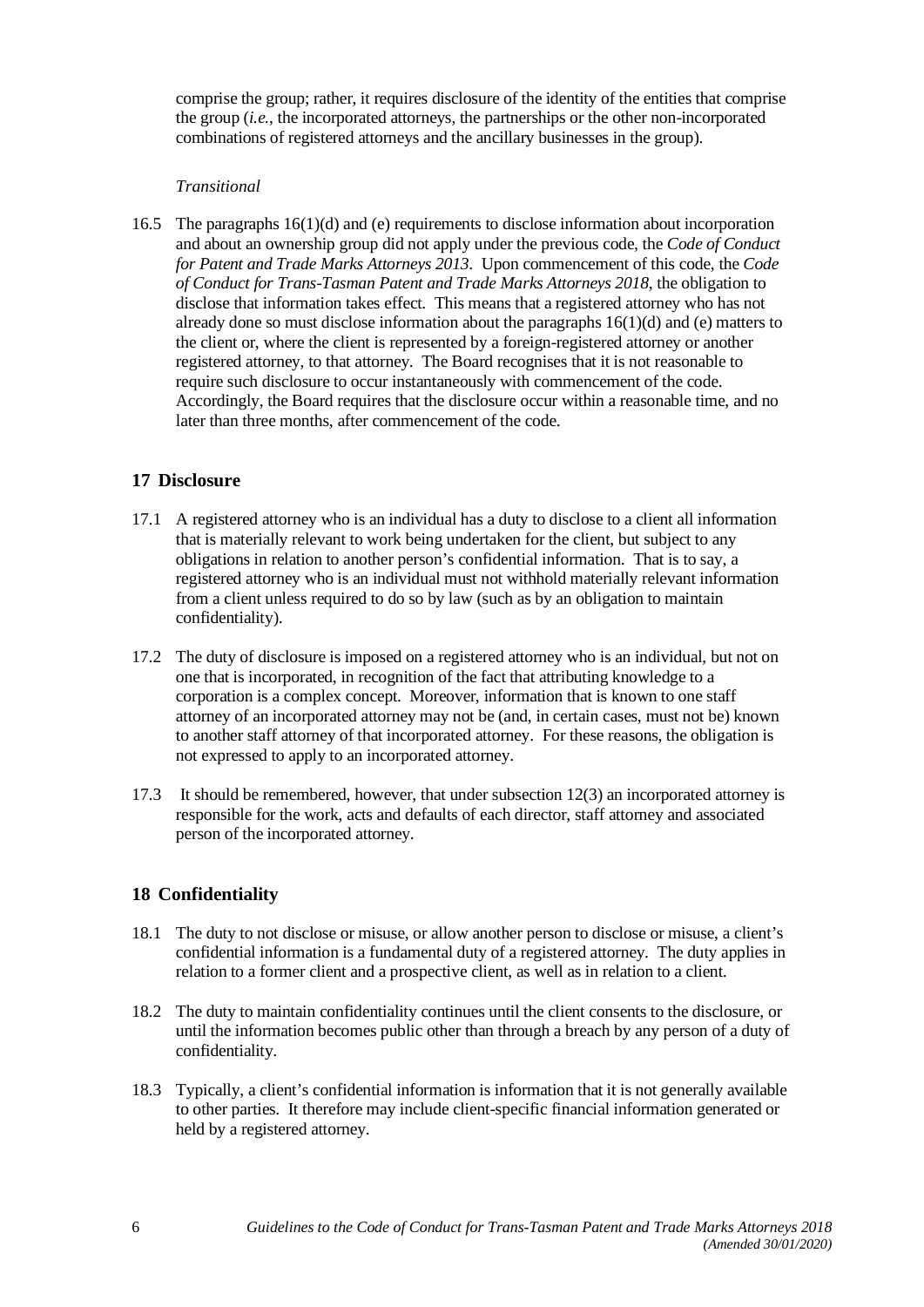### **19 Loyalty**

- 19.1 A registered attorney is in a fiduciary relationship with a client when acting as a registered attorney for the client. Consequently, a registered attorney owes a duty of loyalty to a client, meaning the registered attorney must not prefer the registered attorney's own interests over those of a client and must not prefer the interests of one client over those of another client.
- 19.2 The registered attorney's own interests include all of the following:
	- (a) the interests of a business partner or business associate (however described) of the registered attorney; and
	- (b) where the registered attorney is an individual the interests of a member of the registered attorney's family, a dependent of the registered attorney who is not a member of the registered attorney's family, and a friend of the registered attorney.
- 19.3 It is understood that a client may wish to instruct a registered attorney to act only if the registered attorney agrees to not act in the future for another client of the registered attorney due to a "commercial conflict" of interests between those two clients. The registered attorney's obligation to not prefer the interests of one client over the interests of another client is not breached merely by virtue of the registered attorney agreeing to act for a client on this basis.
- 19.4 Unless the matter relates to a proceeding before a court, a tribunal, a like adjudicative body or an intellectual property office, a registered attorney may act for a client in a matter that is adverse to the interests of another client only if both clients give informed consent and the registered attorney ensures that any relevant confidential information of the other client is subject to an effective information barrier. Pursuant to the section 4 definition, a client's consent will be informed when it is given with knowledge of all the information that is reasonably necessary and legally possible to be provided to the client so that the client can make an informed decision. An information barrier is effective when it ensures that relevant confidential information of the other client is not accessible to and not able to be utilised by the individuals providing the attorney professional services in the matter.
- 19.5 Where the matter relates to a proceeding before a court, a tribunal, a like adjudicative body or an intellectual property office, a registered attorney must not act for a client in a matter that is adverse to the interests of another client. This is so even if the clients would consent to the attorney so acting, because it is necessary to protect the integrity of such proceedings, including the public interest and the appearance of propriety of the professions.
- 19.6 For the purposes of subsection 19(5), a proceeding before an intellectual property office does not include an examination of an application for a trade mark or a standard patent, but does include an examination of an innovation patent requested by a third party, a consideration of an assertion by a third party on novelty or inventive step, an opposition proceeding, a re-examination requested by a third party, a revocation proceeding and a consideration of a request by a third party relating to entitlement of a patent.
- 19.7 A registered attorney is not in a fiduciary relationship with a former client, and so does not owe a duty of loyalty to a former client. Nevertheless, a registered attorney does owe a duty to a former client in relation confidential information provided by or on behalf of a former client. Accordingly, a registered attorney must not act in a matter adverse to the interests of a former client unless: (a) the registered attorney does not hold any confidential information of the former client relevant to the matter; or (b) where the registered attorney does hold confidential information of the former client relevant to the matter, an effective information barrier is established in relation to it. An information barrier is effective when it ensures that relevant confidential information of the former client is not accessible to and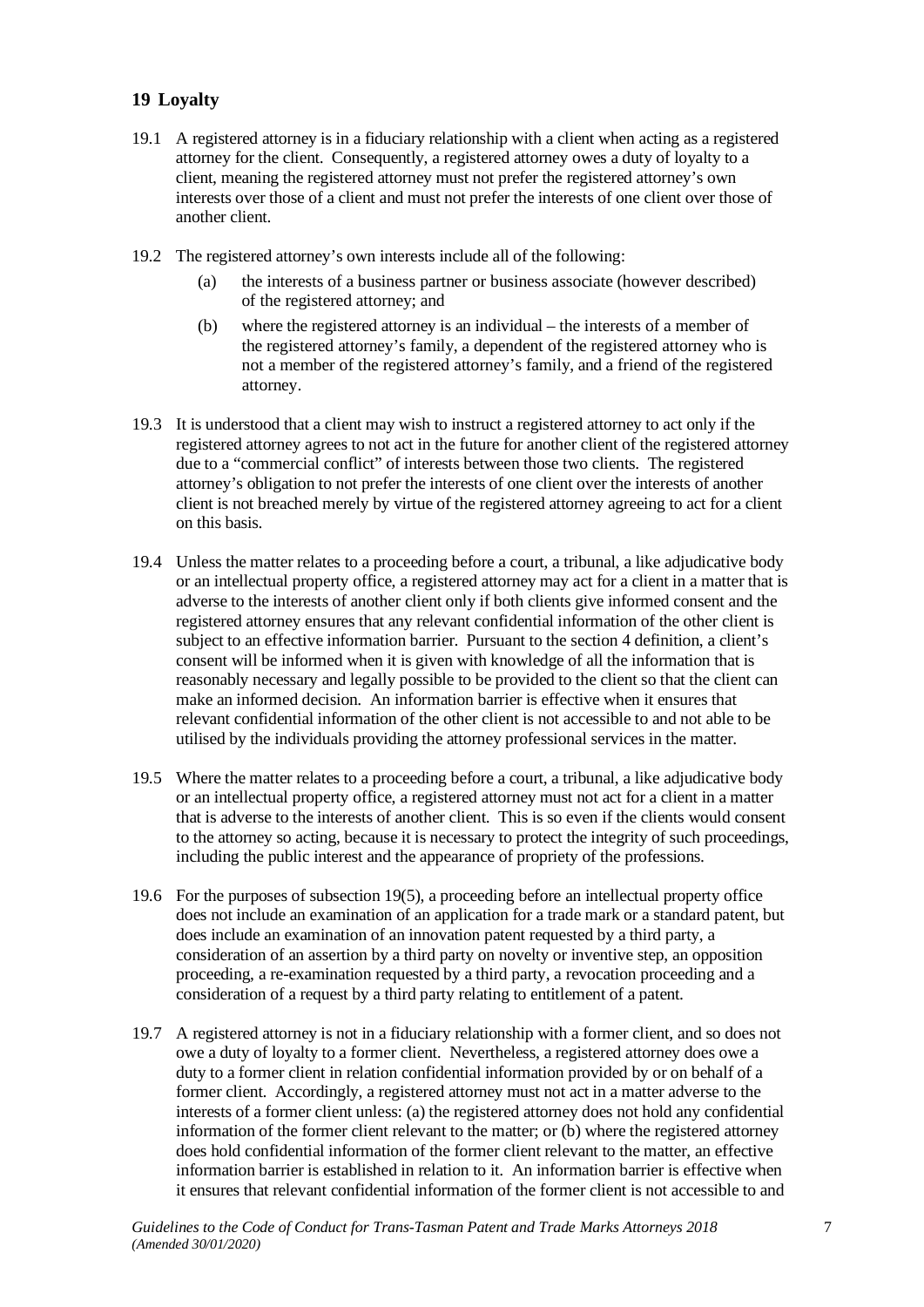not able to be utilised by the individuals providing the attorney professional services in the matter.

### **20 Conflicts**

- 20.1 One key means by which a registered attorney can act to avoid the creation of an actual or possible conflict of interests is to undertake a "conflicts check" prior to accepting work from a new or prospective client. At a minimum, such a check should include checking with all relevant personnel that acceptance of work from the new or prospective client is not likely to compromise the interests of any client.
- 20.2 The actions that a registered attorney should take upon becoming aware of a situation of an actual or possible conflict of interests will depend on the circumstances. Where the situation is of an actual or possible conflict between the interests of two clients, the provisions of section 19 will be relevant. Where the situation is one of an actual or possible conflict between the interests of the registered attorney and a client, it may not be appropriate for the attorney to act even with the informed consent of the client.
- 20.3 Upon becoming aware of a situation of an actual or possible conflict of interests, a registered attorney must take all reasonable steps to resolve the conflict, and those steps must be taken as soon as practicable. In determining what steps are reasonable to take, and when it is practicable to take them, consideration must be given to the circumstances of the clients involved. In particular, consideration must be given to whether taking, or failing to take, a particular action will prejudice a client's interest – for example, because it would put at risk the maintenance of the client's rights.
- 20.4 It is understood that a registered attorney may become aware of a situation of an actual or possible conflict of interests in circumstances where some action to maintain a client's or potential client's rights needs to be taken as a matter of urgency. In those circumstances, it may be appropriate for the registered attorney, before taking steps to resolve the conflict, to take the urgent action that is necessary to maintain the client's or potential client's rights, even though taking that action is in actual or possible conflict with the interests of another client.

### **21 Independence**

- 21.1 A registered attorney's membership of an ownership group has particular relevance to the duty of loyalty owed to a client, and to the obligation to avoid the creation of actual or possible conflict between the interests of the registered attorney and a client or between the interests of two clients. Where a registered attorney is a member of an ownership group, for the purposes of the duty of loyalty and the obligation to avoid a conflict, a client of another member of the group will be regarded as a client of the registered attorney unless the registered attorney is operating independently of that other member of the group in the provision of attorney professional services.
- 21.2 Attorney professional services are typically the "client-facing" services provided by a registered attorney. They include the provision of advice and the prosecution of applications. Independence of operation in relation to the provision of these services typically requires that the registered attorney not employ or use the services of staff providing attorney professional services in common with another member of the ownership group. It also typically requires that the registered attorney not have the ability to access client confidential information relating to attorney professional services held by another member of the ownership group.
- 21.3 Attorney professional services are to be contrasted with "back-office" activities undertaken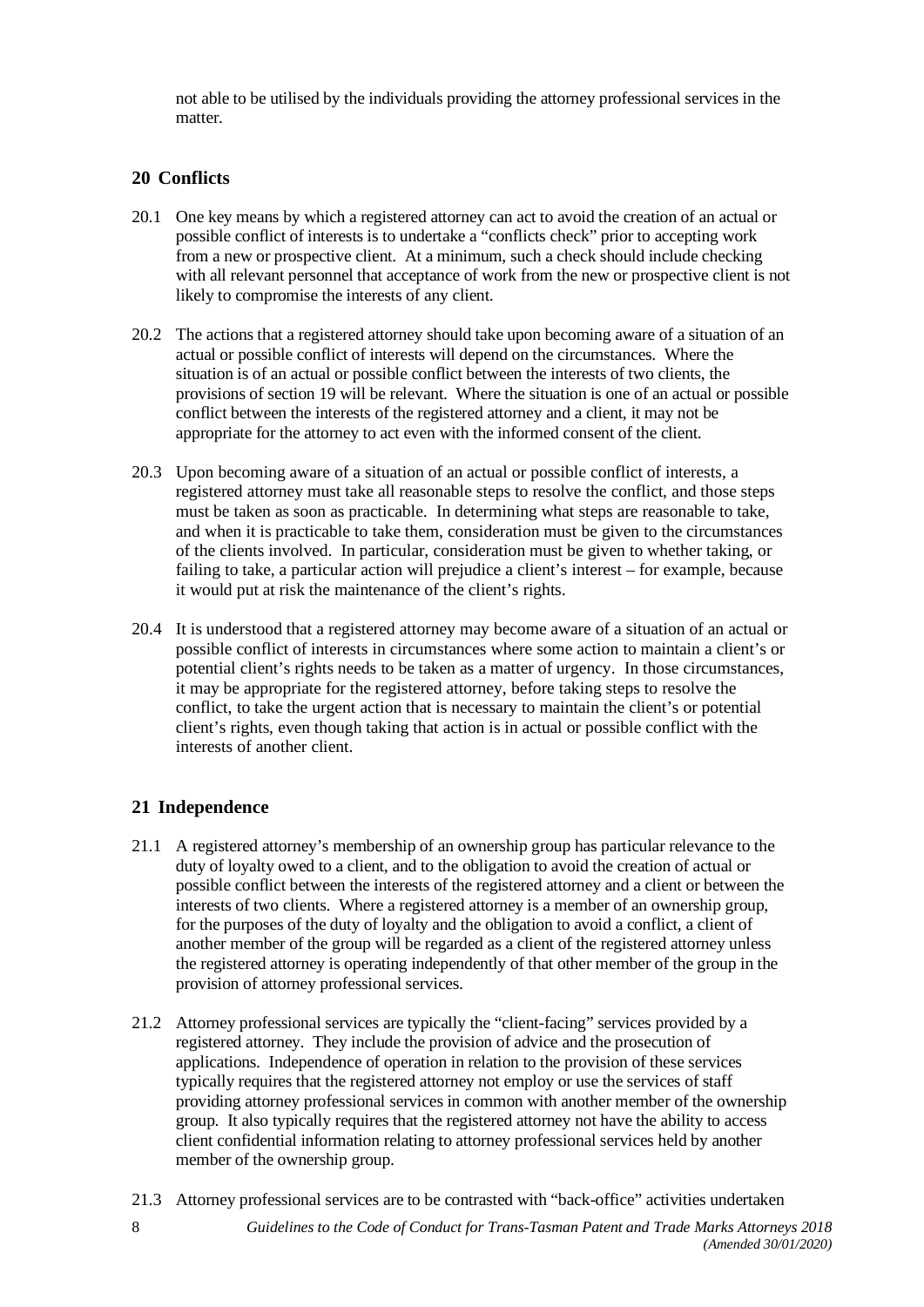by a registered attorney. The non-independence of operation in relation to back-office activities by members of an ownership group does not, of itself, preclude the members from being considered independent for the purposes of the duty of loyalty and the obligation to avoid conflicts. Nevertheless, where back-office services are shared by members of an ownership group, particular care is required to ensure that all members of the group comply with the section 18 obligations in relation to confidential information – including, in particular, in respect of client-specific financial information.

21.4 Even where a registered attorney that is a member of an ownership group is operating independently of another member of the group in the provision of attorney professional services, by virtue of subsection 21(3) the registered attorney must not act for a client in a proceeding against a party that is a client of that other member of the group unless the registered attorney's client has given informed consent to the registered attorney so doing. In addition to a proceeding before a court, a tribunal or a like adjudicative body, the type of matter to which this provision applies includes a proceeding before an intellectual property office. As with subsection 19(5), for the purposes of subsection 21(3) a proceeding before an intellectual property office does not include an examination of an application for a trade mark or a standard patent, but does include an examination of an innovation patent requested by a third party, a consideration of an assertion by a third party on novelty or inventive step, an opposition proceeding, a re-examination requested by a third party, a revocation proceeding and a consideration of a request by a third party relating to entitlement of a patent. Pursuant to the section 4 definition, a client's consent will be informed when it is given with knowledge of all the information that is reasonably necessary and legally possible to be provided to the client so that the client can make an informed decision.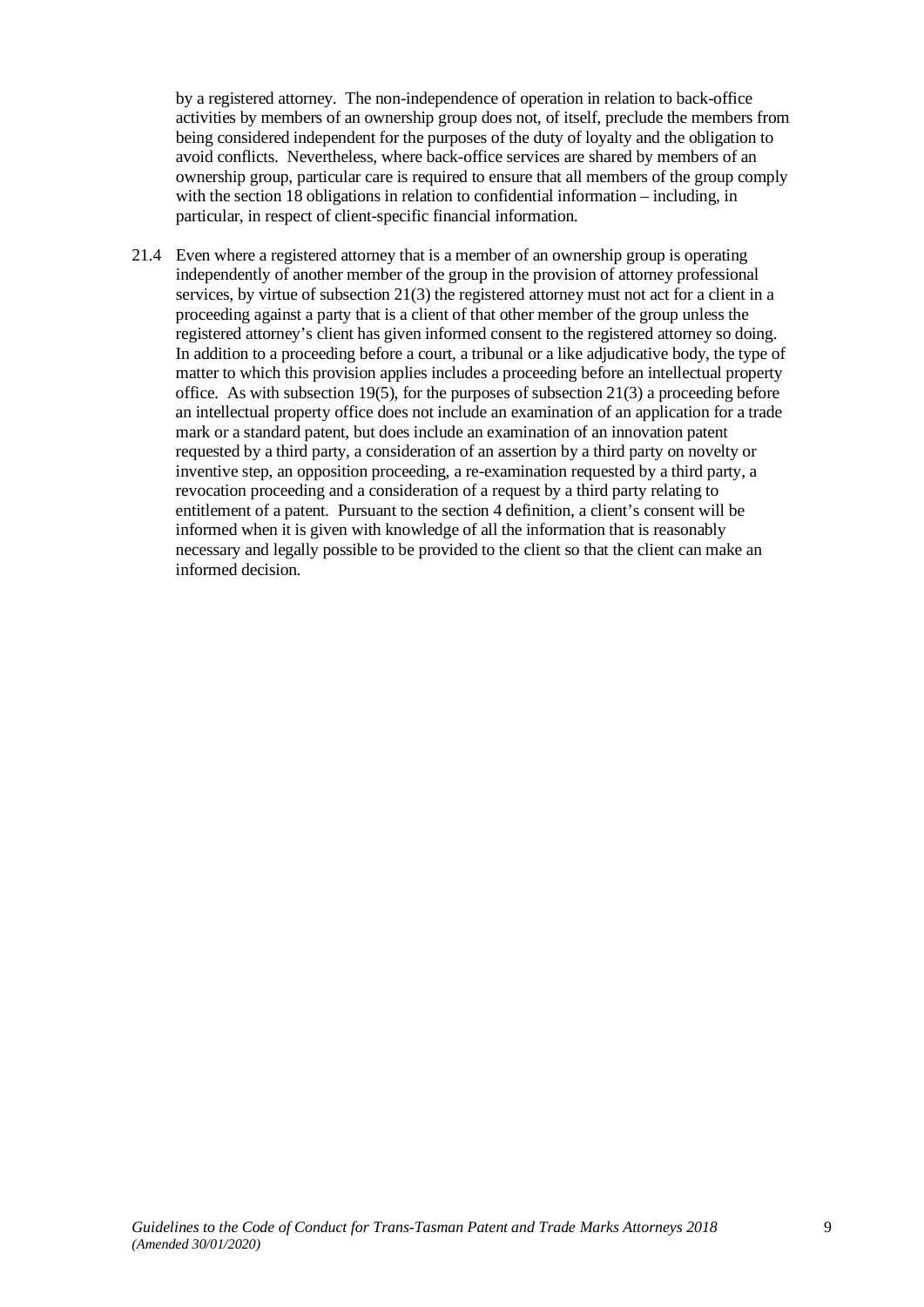## **Part 4—Practice management**

## **23 Ownership**

- 23.1 The code expressly recognises that a registered attorney may choose (as some have chosen) to operate as a member of an ownership group. Participation in an ownership group has particular consequences, both for the existence and for the appearance of the potential for breach of the duty of loyalty and the duty of confidentiality. In recognition of this fact, subsection 21(3) provides that a registered attorney that is a member of an ownership group must not act for a client in a proceeding against a client of another member of the group unless the registered attorney's client has given informed consent to the registered attorney doing so. Pursuant to the section 4 definition, a client's consent will be informed when it is given with knowledge of all the information that is reasonably necessary and legally possible to be provided to the client so that the client can make an informed decision.
- 23.2 The code also makes particular provision in relation to disclosure of group membership. Subsection 23(2) requires a registered attorney to clearly disclose to the public its membership of an ownership group and the identity of the other members of the group. The requirement of clear disclosure of this information will be satisfied only when the disclosure is done in a manner such that it can be reasonably expected the information will come to the attention of, and by understood by, the public. This obligation is in addition to the obligations in section 16, which include in paragraph  $16(1)(e)$  and paragraph  $16(2)(b)$ the obligations to disclose this information to a new or prospective client, and to a client for whom materially different work is to be undertaken (or instead, under subsections 16(3) and 16(4), to a foreign-registered attorney or other registered attorney by whom instructions on behalf of the client are being given).
- 23.3 As with paragraph 16(1)(e), the subsection 23(2) requirement to disclose the identity of "the other members" of an ownership group does not require disclosure of the identity of individual registered attorneys who are employed by, or who are partners or constituents of, the entities that comprise the group; rather, it requires disclosure of the identity of the entities that comprise the group (*i.e.*, the incorporated attorneys, the partnerships or the other non-incorporated combinations of registered attorneys and the ancillary businesses in the group).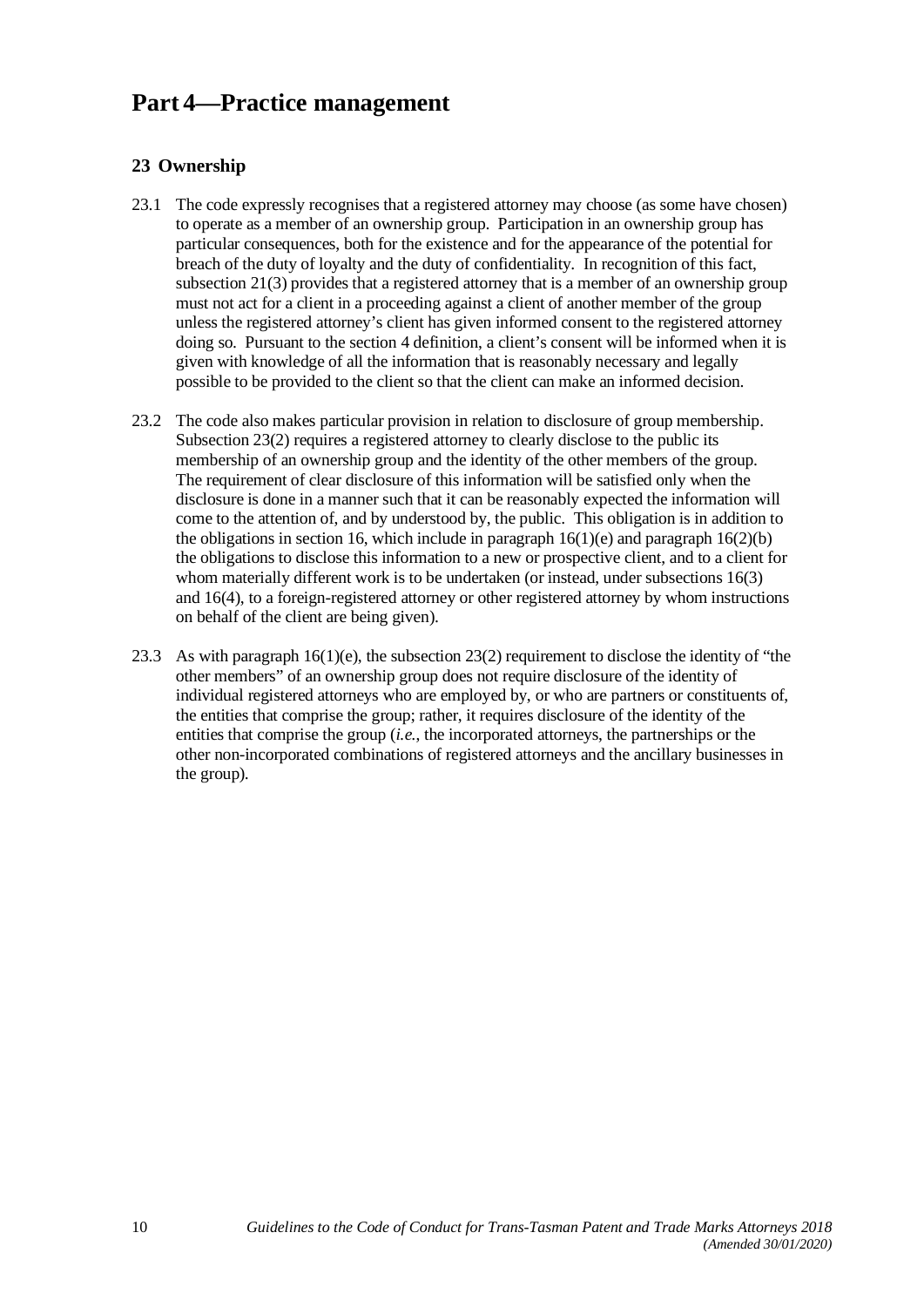## **Part 5—Complaints and disciplinary proceedings**

## **27 Complaints**

- 27.1 The Board would generally expect a client or former client of a registered attorney to:
	- (a) discuss a grievance with the registered attorney, to attempt a settlement, before making a complaint or providing information to the Board; and
	- (b) inform the Board, when making a complaint or providing information, of discussions with the registered attorney and attempts to settle the matter with the registered attorney.
- 27.2 The Board recognises, however, that there are cases where it would be not practical or not reasonably appropriate for a client or former client to contact the registered attorney prior to making a complaint or providing information to the Board.

## **28 Disciplinary proceedings**

- 28.1 Part 8 of Chapter 20 of the *Patents Regulations 1991* (Cth) and Division 6 of Part 20 of the *Trade Marks Regulations 1995* (Cth) explain the grounds on which the Board may commence disciplinary proceedings against a registered attorney who is an individual.
- 28.2 Those parts of the regulations also explain concepts such as:
	- (a) professional misconduct; and
	- (b) unsatisfactory professional conduct.
- 28.3 Regulation 20A.10 of the *Patents Regulations 1991* (Cth) and regulation 20A.10 of the *Trade Marks Regulations 1995* (Cth) explain the grounds on which the Board may make an application, and the procedures applicable to an application, to the Disciplinary Tribunal to cancel or suspend the registration of an incorporated attorney.